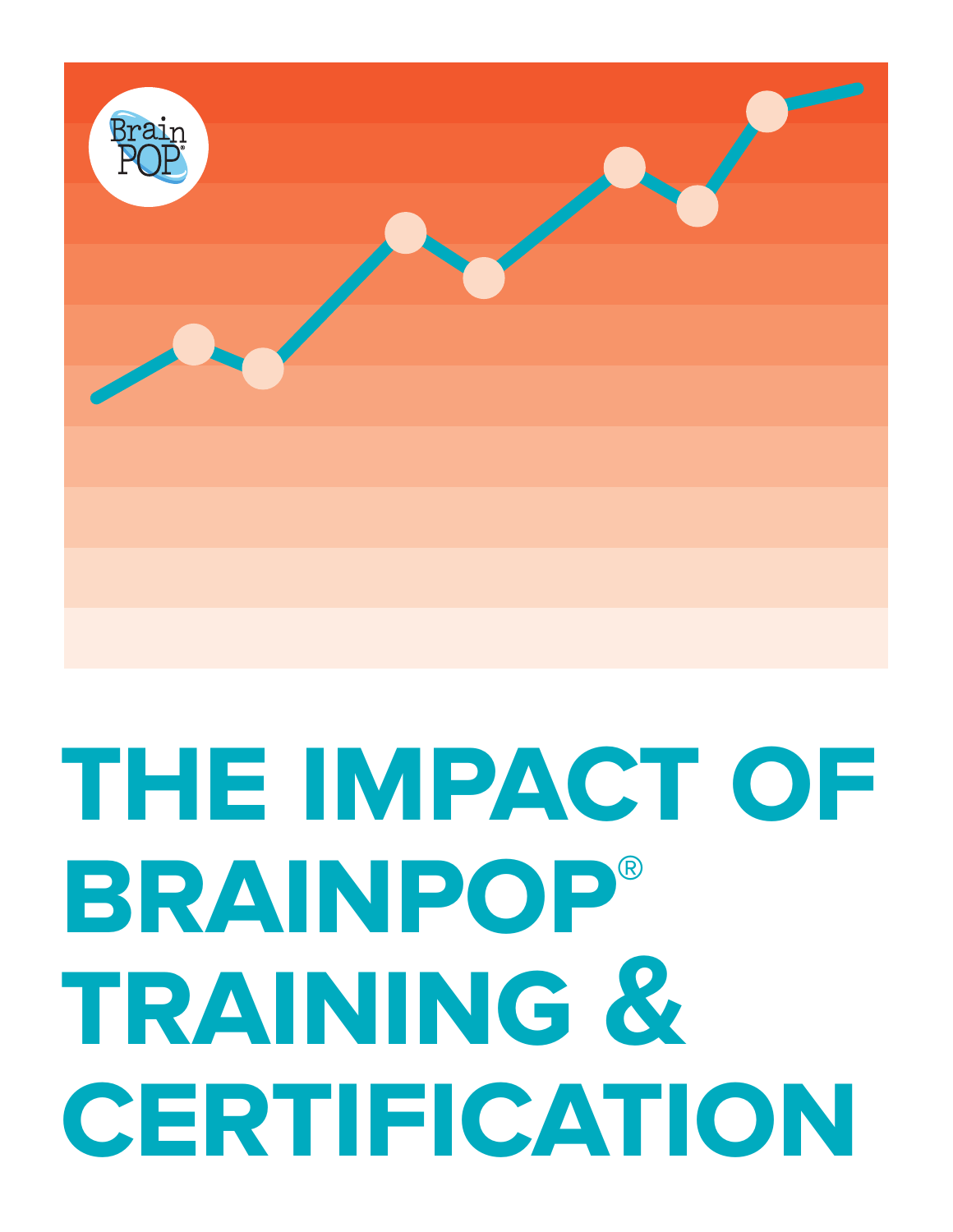# **table of contents**

| <b>EXECUTIVE SUMMARY</b>                                                                                  | 2 |
|-----------------------------------------------------------------------------------------------------------|---|
| <b>BACKGROUND ABOUT THE CERTIFIED</b><br><b>BRAINPOP EDUCATOR PROGRAM</b>                                 | 3 |
| <b>PART 1: BRAINPOP® USAGE</b>                                                                            | 3 |
| <b>PART 2: PEDAGOGICAL CHANGES</b>                                                                        | Д |
| <b>Overview</b><br><b>Low vs. High Pedagogical Change</b><br><b>Relationship Between Plans and Change</b> |   |
| <b>METHODS</b>                                                                                            | 8 |
| <b>Part 1 Methodology</b><br><b>Part 2 Methodology</b>                                                    |   |
| <b>APPENDIX</b>                                                                                           |   |



For any feedback on this report, email feedback@brainpop.com. Released January 2018. Copyright © 2018 BrainPOP LLC. All rights reserved. No part of this report may be copied, distributed, reproduced or posted without the express written permission of BrainPOP. BrainPOP 71 W 23rd Street, 17th Floor New York, NY 10010 (212) 574-6000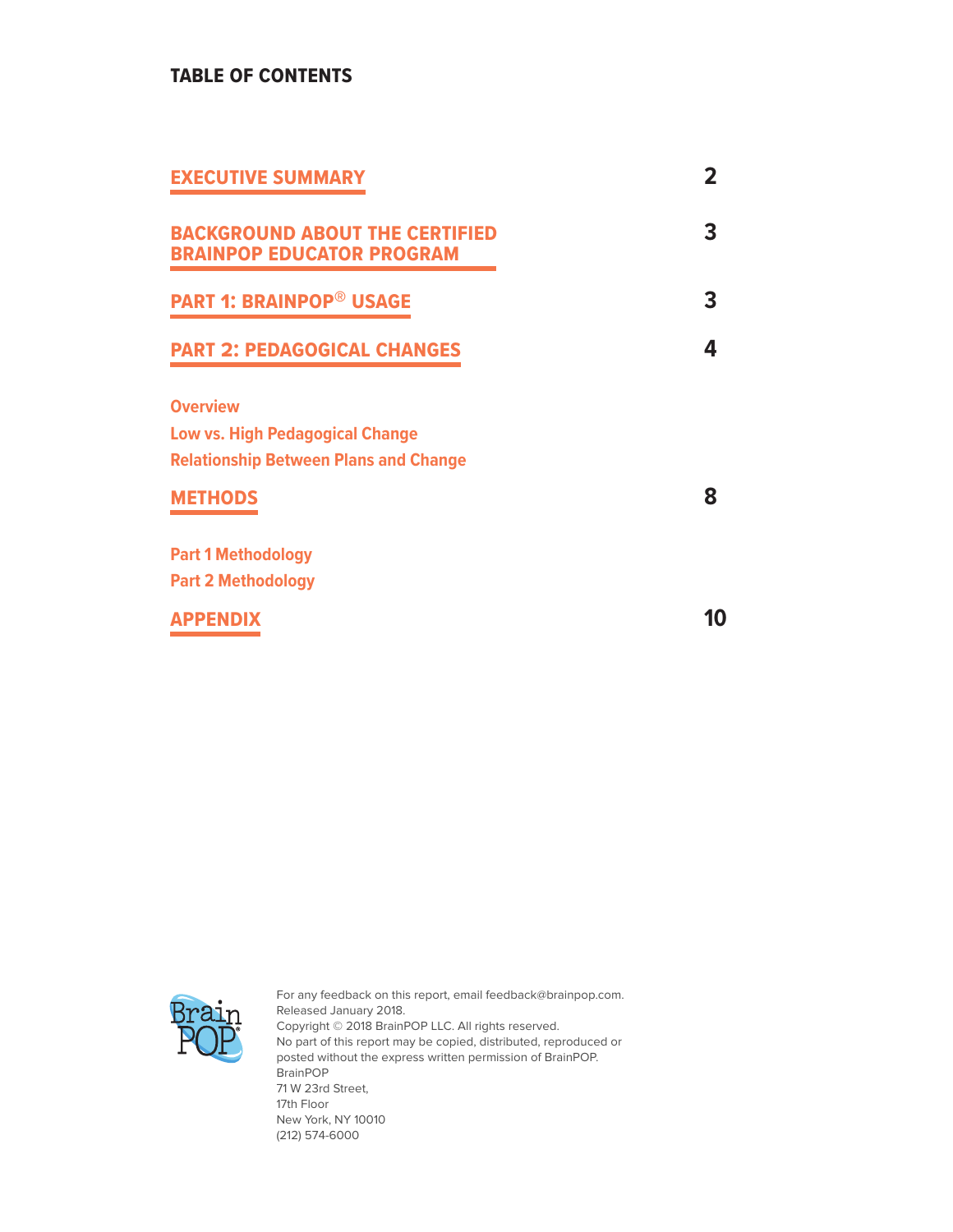## **executive summary**

This report, written and published by BrainPOP®, was conducted to determine the effectiveness and impact of the BrainPOP Certified Educator program. This report has two objectives: 1 ) To explore if BrainPOP usage increases after completion of our certification process; and 2) To explore how Certified BrainPOP Educator propose to change their teaching practices after participating in the certification process. The research revealed that participating in the certification process results in increased usage of BrainPOP in the classroom. To accommodate increased usage, educators intended to adjust their teaching practices to incorporate student-centered learning opportunities.

For the first objective, we used a predictive model to study 115 educators from five different types of certification process settings to evaluate whether becoming certified led to increased usage of BrainPOP at the educator's school. For the second objective, we analyzed 180 submissions to identify if participants developed formal plans for incorporating BrainPOP into their teaching and whether the plans involved significant shifts to their teaching practices.

We found that BrainPOP usage generally increased after completing the certification process. When the certification process included an inperson component, it was generally more effective than the online-only certification process. The population with the most consistent increase were educators who had prior experience with BrainPOP. This finding indicates that despite already having experience with BrainPOP previous to the certification process, usage still increases after participation.

Educators expressed excitement and confidence in integrating BrainPOP tools after completing the certification process. 65% of educators who completed certification showed intent to shift to more progressive, studentcentered pedagogical models when integrating BrainPOP into their teaching. Their intended teaching practices using BrainPOP mimics the structure of the certification process, for instance including differentiation and pause points. Educators expressed comfort in teaching more complex/ sensitive topics utilizing BrainPOP's tools. Educators are excited to use BrainPOP because they believe that the resources we offer will excite their students about learning. The primary practices educators plan to add are collaborative practices, differentiation, and assessment. The certification process demonstrates for educators how to integrate technology in seamless and effective ways.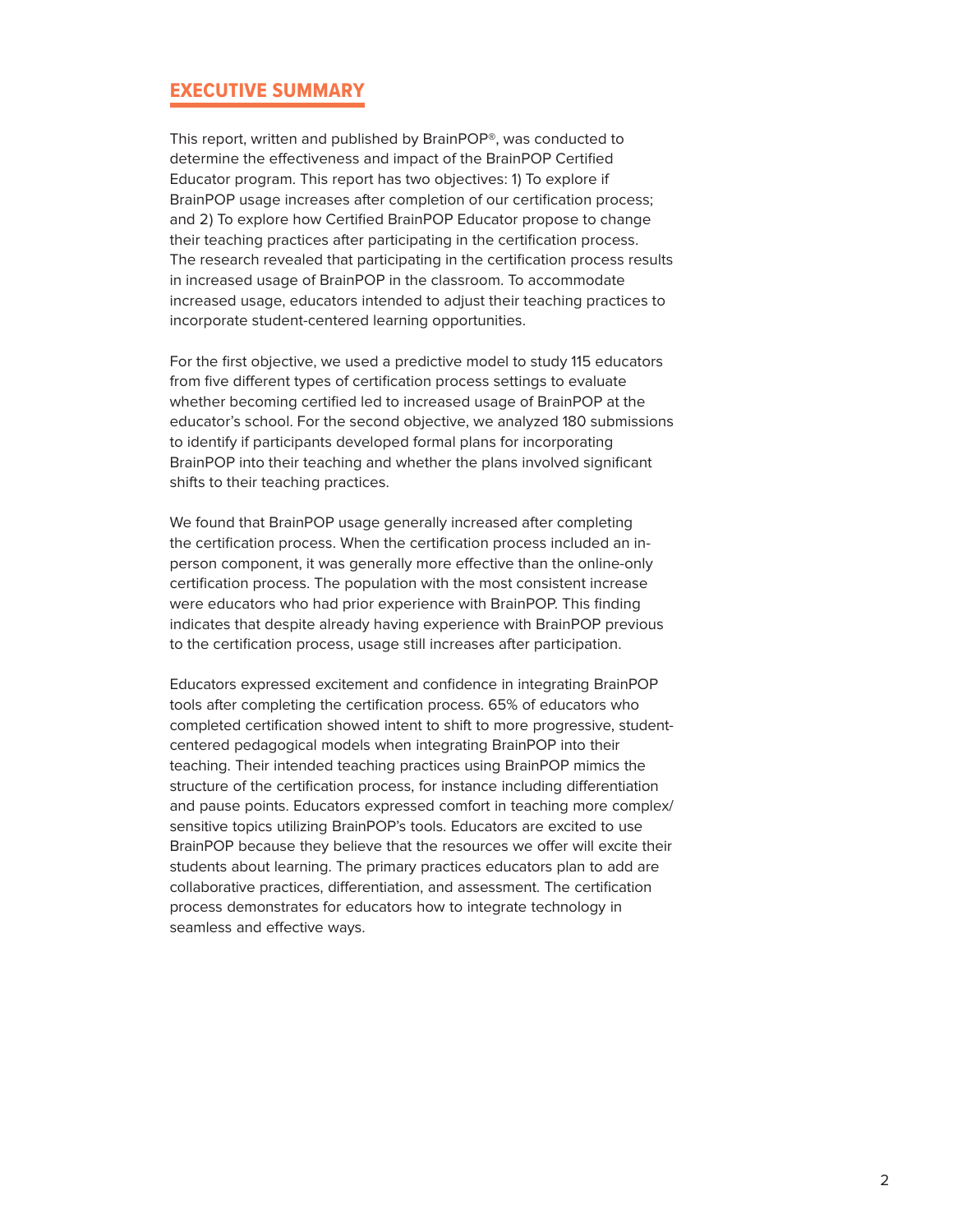# **background about the certified brainpop educator program**

The Certified BrainPOP Educator (CBE) program began in mid-2014 and is ongoing today. The program's goals are to familiarize educators with BrainPOP products and model effective practices. It is the hope that educators who complete the program will serve as trainers for other educators in their school and geographic area. In addition to increasing usage of our products, we also hope to inform teaching practices and promote productive integration of technology in classroom spaces. As one part of the process, educators create a report explaining how they intend to integrate BrainPOP in a future lesson plan as well as if and how their teaching style will change to accommodate their use of BrainPOP.

# **part 1: brainpop usage**

One part of the study explored whether participating in the certification process resulted in increased My BrainPOP® (MBP) onboarding in the CBE's schools. As a simple metric for success, we focused on the number of student logins to the MBP individualized account system following the completion of the certification process. Increased total logins at the school shows that CBEs trained others in their school in how to use MBP as well as increased their own usage in their classroom. We used a predictive model to examine what usage would be if the educator had not participated in the certification process. See the Methods section for more details on the model used. **Table 1** reports whether the model output resulted in one of the following: 1) a significant increase in onboarding; 2) no significant increase in onboarding; or 3 ) not able to make a determination because too little available data. To compare the effectiveness of the different types of certification settings, we assigned them to five broad categories: 1) Online only; 2) School pilot; 3 ) At BrainPOP headquarters; 4 ) Conference; and 5 ) Hosted by a 3rd-party. Except for the first, all other setting categories began with an in-person training with follow up online assignments to complete to achieve certification.

| <b>Training Type</b>            | Yes,<br>onboarding<br>occurred | Not enough<br>data to<br>determine | No,<br>onboarding<br>did not occur |  |
|---------------------------------|--------------------------------|------------------------------------|------------------------------------|--|
|                                 |                                |                                    |                                    |  |
| <b>Online only</b>              | 9                              | 1                                  | 5                                  |  |
| <b>School pilot</b>             | 4                              | $\mathbf{o}$                       | 1                                  |  |
| <b>At BrainPOP headquarters</b> | 16                             | $\overline{2}$                     | $\mathbf 0$                        |  |
| <b>Conference</b>               | 49                             | $\overline{2}$                     | 19                                 |  |
| <b>Hosted by a 3rd-party</b>    | 5                              | $\mathbf 0$                        | $\overline{2}$                     |  |
| <b>Total</b>                    | 85 (73%)                       | 5(4%)                              | 27 (23%)                           |  |

**Table 1.** Rate of onboarding following CBE certification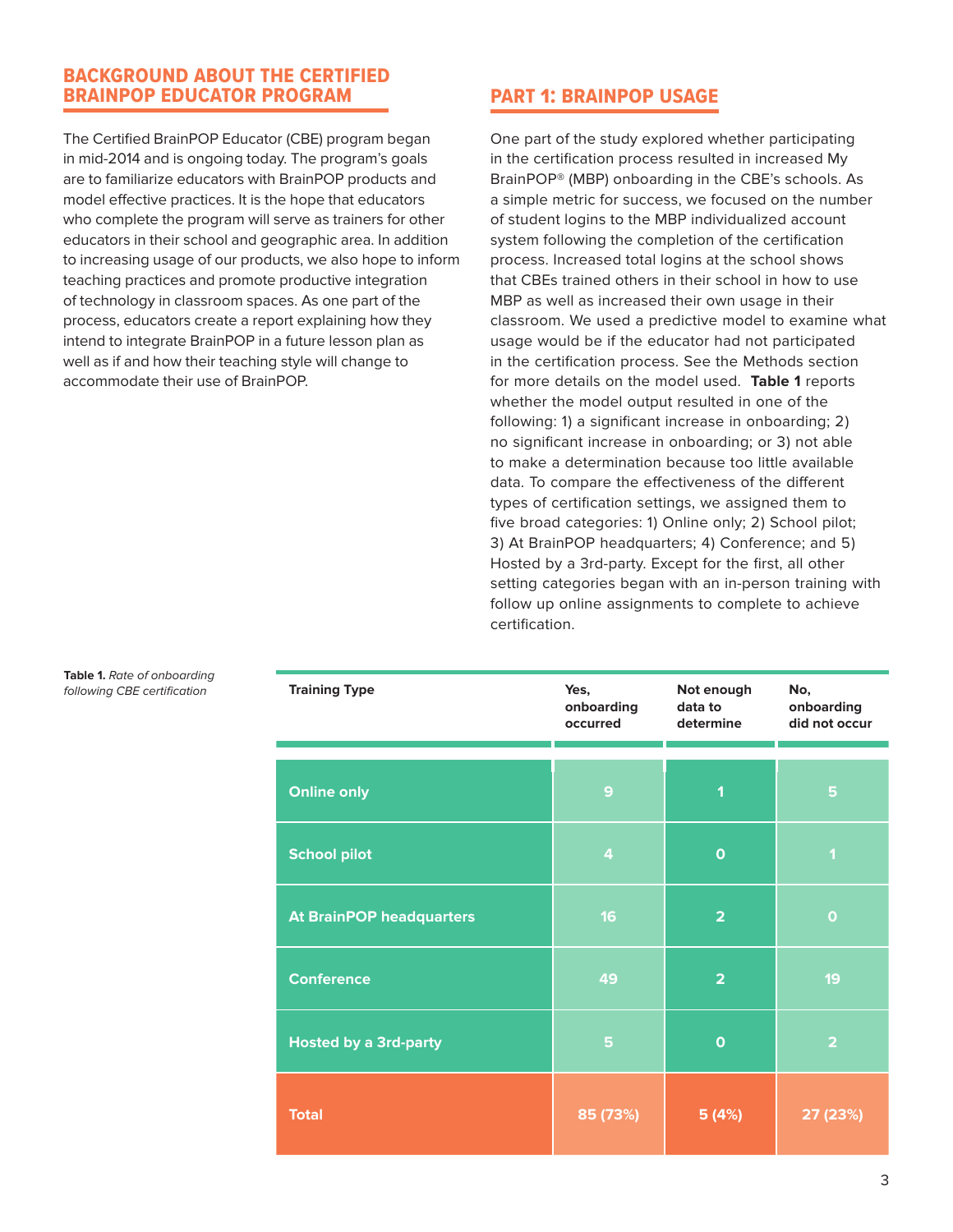Table 1 indicates that 73% of educators who completed the entire certification process led to an increase in their school's BrainPOP usage. When the certification process included an in-person component, it yielded greater increase in usage than online-only settings. 70% of educators who began in certification at a conference were deemed successful in raising the login numbers in their respective schools, while 27% were unsuccessful. While trainings at BrainPOP headquarters were the most effective, there were increases in BrainPOP usage across all setting categories following the certification process.

An additional analysis focused solely on educators that had used MBP prior to the certification process. Of the 27 educators that fit this criteria, 81% of them showed increased usage, indicating that they were amongst the educators for which this training was most successful.

The model also allowed us to see how long after completing the certification process an educator began to use the site (referred to as lag time). Examples of a school with and without lag can be seen on **Figures 1A** and **1B**.

Figure 1A shows a lag time of 6 months following the certification process. In Figure 1B, the educator began onboarding immediately following certification. No lag time was recorded for 20% of the educators who completed the certification process. Overall, a lag time is observed between 1 and 16 months for 60% of

educators who participated in the certification process. Educators who completed the certification process in February and June have a mean lag time of 6.5 and 3.8 months, respectively, with increases in onboarding coinciding with the new academic year. These results suggest that substantial MBP use may be timed with the beginning of the new academic year.

It is worth noting that the most effective certification settings are only available to educators who live at or are willing to travel to specific geographic locations or conferences. Although the online-only setting was found to be less effective, it can reach any educator across the globe. Additionally, the online-only setting has undergone continual updates and improvements from BrainPOP based on the result of this and other analyses, and future work may show the current version of the online certification process to have higher effectiveness than the version analyzed here. In short, the effectiveness of a particular certification setting should be one of many reasons in the decision for any particular educator to attend any particular certification process.

# **part 2: pedagogical changes**

Part 1 suggests that the certification process promotes increased use of BrainPOP. The second objective of this report focuses on how educators, after completing

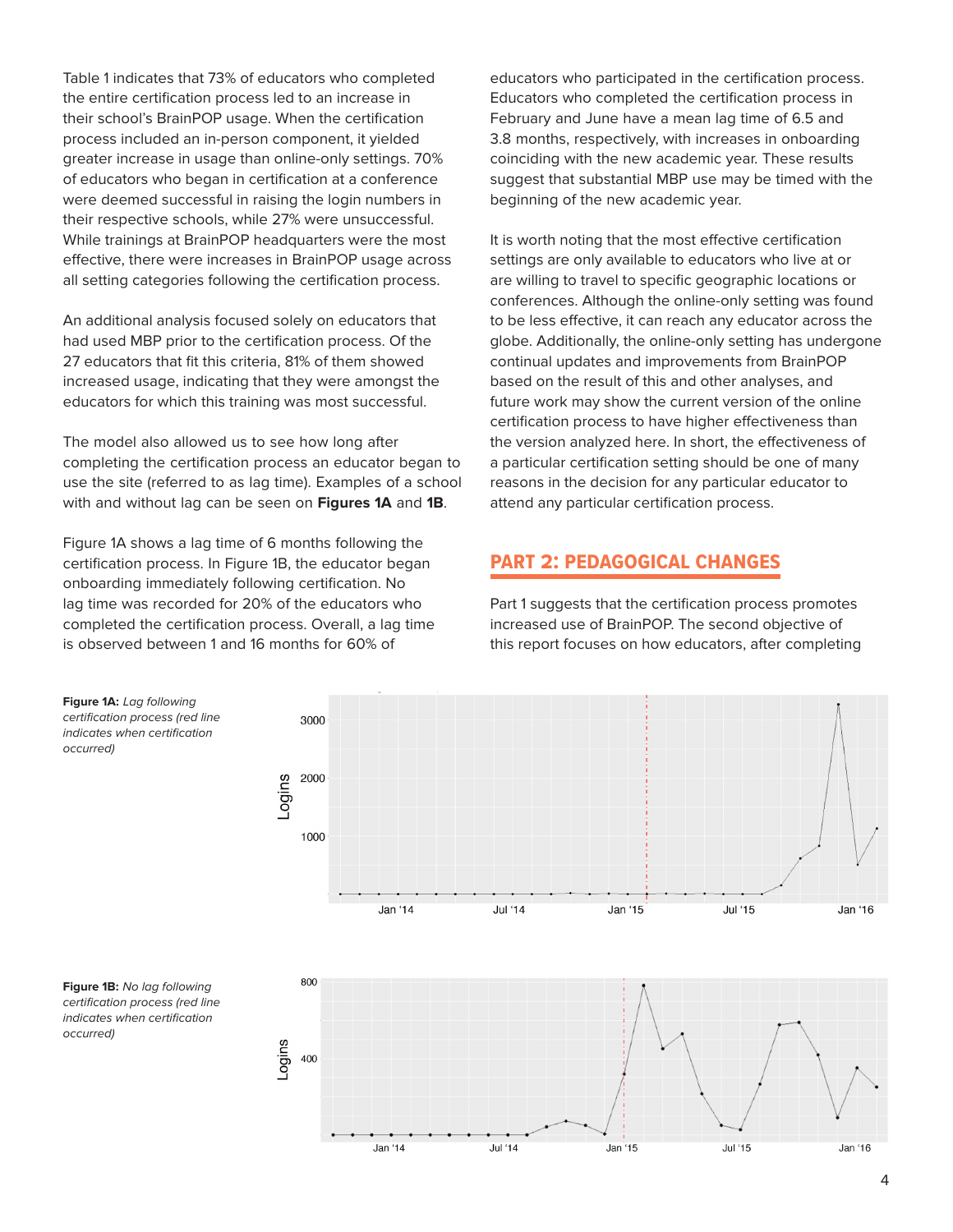certification, expressed intention of changing their teaching style so that they use BrainPOP in a more dynamic way. One educator writes, "previously I saw these [BrainPOP] as 'fun tools', but the course really helped me to see their academic value and how excellent educators can use them to engage and educate students."

## **Overview**

Educators found value in the structure of the certification process. In a survey of educators who participated in the certification process, 82.6% gave the certification content the highest rating of 5/5 and 99.9% rated the content as a 4 or 5 (n=420). The certification process is intended to demonstrate the full value of a BrainPOP subscription. After participating in certification, 99.3% agree or strongly agree that "a BrainPOP subscription is a good value".

Although educators do give the certification process high ratings, we went a step further and investigated whether educators were using pedagogical practices modeled in the certification process. As part of the certification process, educators are required to develop a lesson plan that integrates the use of various BrainPOP tools and features, referred to as "integration plans". The integration plan includes information about the educator's prior lesson plan as well as the new BrainPOP-infused lesson plan, and thus characterizes changes to teaching practices that occurred as a result of the certification process. We reviewed and analyzed 180 integration plans for depth and indication of pedagogical changes in the way they use the product. Of the 180 integration plans, 152 were submitted after certification processes that including an in-person component and 28 after ones that were solely online. For more details, see the Methods section. These results report educators' intent to use BrainPOP, but we do not have information about whether the educators have in fact implemented the lesson plans in their classrooms. However, there is still much to be

gained in exploring how educators intend to change their lesson plans through the process of incorporating BrainPOP as a resource in their teaching.

Overall, most educators (53%) developed a detailed integration plan. 45% developed non-detailed plans and only 2% did not create an integration plan at all.

## **Low vs. High Pedagogical Change**

To assess pedagogical change, we examined what educators included in integration plans they developed as part of the certification process and what they reported they were revising from lesson plans written prior to the certification process. In total, 34% of integration plans had a significant pedagogical change, 31% had some pedagogical change, 13% had little pedagogical change, and 22% did not express what their prior model had been or else they were teaching the subject for the first time. Overall, the majority of educators who had completed certification (65%) articulated intent to implement some change or great change to their teaching method as expressed in their integration plan.

## **Relationship Between Plans and Change**

Overall, educators who were able to articulate in-depth plans, typically demonstrated the greatest amount of pedagogical change. This section examines the break down and discusses more specifically pedagogical changes resulting from participating in the certification process. The results in **Table 2** reveal that educators who articulated higher level plans also identified the most intended change. Very few educators who articulated less detailed plans had higher change indicators.

#### **Specific Changes**

70% of participants supplemented their lessons with BrainPOP, leading to greater changes in pedagogy, or teaching methods. The addition of BrainPOP to their lessons enabled educators more flexibility in their

**Table 2.** The Relationship between Plan Detail & Pedagogical Shift

|                           | <b>Undetermined</b><br>Change | Low<br>Pedagogical<br>Change | <b>Some</b><br>Pedagogical<br>Change | High<br>Pedagogical<br>change |
|---------------------------|-------------------------------|------------------------------|--------------------------------------|-------------------------------|
|                           |                               |                              |                                      |                               |
| <b>No Plan</b>            | 2%                            | 0%                           | 0%                                   | 0%                            |
| <b>Low Detailed Plan</b>  | 11%                           | 8%                           | 16%                                  | 11%                           |
| <b>High Detailed Plan</b> | 9%                            | 5%                           | 16%                                  | 23%                           |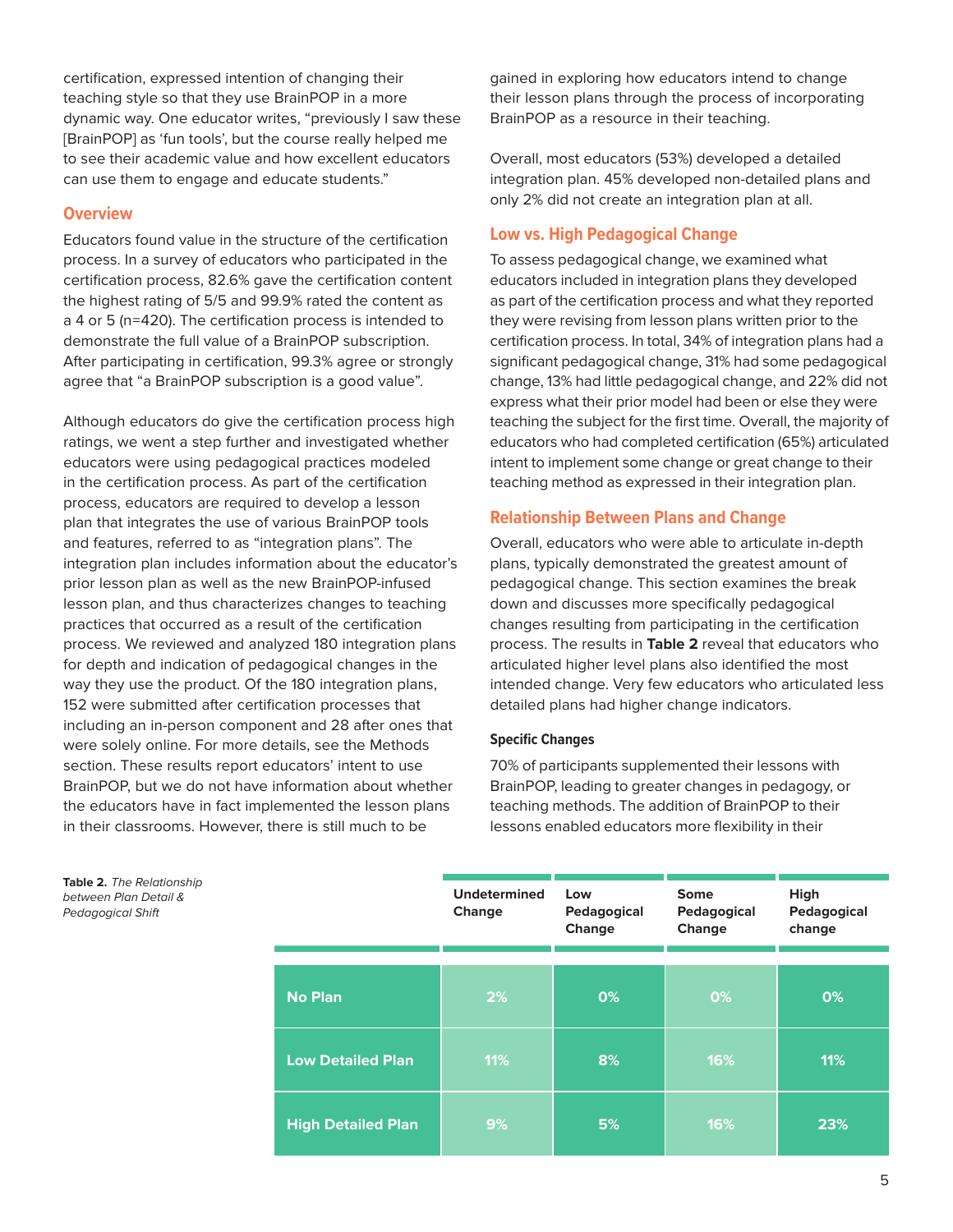teaching (21% replaced their methods with BrainPOP tools and 9% did not provide enough information). The new methods an educator is mostly likely to incorporate into his/her teaching after completing certification include collaborative practices such as group work and group discussion, differentiated instruction, summative assessment, formative assessment, and differentiated assessment. (For a full list of models see **Table 3**, Appendix). The most common dropped model was direct teacher instruction. Overall, it is interesting to note that all of the added practices are ones that are modeled by the presenters during the in-person component of the certification process. This suggests that educators are taking inspiration from the certification and directly applying it to their lessons.

#### **Collaborative Practices**

Educators adopted various forms of collaborative practices, including group and partner work as well as class and group discussion. In total, 70 educators said that they planned to have students do group work, of whom 15 were already using this model and 55 added it. Separately, 4 educators dropped this model. Similarly, 11 educators said that they planned to have students do partner work, of whom 5 were already using this model and 6 added it. Separately, no educators dropped this model.

Similar results were seen for the collaborative discussion practices. We found that 48 educators said that they planned to use class discussion, of whom 23 were already using this model and 25 added it. Separately, 8 educators dropped this model. Similarly, 29 educators said they planned to use group discussion, of whom 4 were already using this model and 25 added it. Separately, 2 educators dropped this model.

These results indicate that as a result of the certification process, participants are more likely to include collaborative practices utilizing BrainPOP. Educators stated that they saw BrainPOP as flexible and as a tool that students could use both individually and as a whole group. Educators also stated that due to the ease of using BrainPOP, they were more willing to encourage studentguided learning in groups. Educators felt more comfortable giving students agency using BrainPOP and these pedagogical shifts promoted positive learning experiences for students. See further discussion in the student agency section below.

#### **Differentiation**

A total of 58 educators said they planned to use differentiated instruction after participating in the certification process, of whom 4 were already doing so and 54 added it. Separately, no educators dropped this model. The educators plan to have students use various features on BrainPOP, in addition to the movie and the quiz, as they explore a topic. There are a variety of ways the differentiated instruction is being implemented, such as through rotation stations or flipped classrooms. Educators enjoy the ability to differentiate because it allows them to address all types of learners and provides an opportunity for students to create their own content. One educator stated, "This lesson completely revamps the older lesson in that students will now be creators instead of just consumers of information. In addition, the multimedia elements allow for greater differentiation and higher engagement for all types of learners." Another said, "Now, because of BrainPOP, I can add more creativity and actions to the teaching of this topic. I also love to have data (we use student login) to understand how the students are doing and better differentiate for them."

Similarly, educators plan to provide students with multiple assessment options to demonstrate knowledge in a way that is most suitable for them. In addition to quizzes, educators reported planning to use SnapThought®, Make-a-Map®, and Make-a-Movie® for assessment. A total of 35 educators said they planned to use differentiated assessment, of whom 1 was already using it and 34 added it. Separately, no educators dropped differentiated assessment. One educator stated, "I now plan to include product differentiation within the formal lesson, so students will now have the option to choose their final product—the focused graphic organizer, the Venn diagram, and Makea-Map." Educators clearly value the ability to create unique experiences for their students based on need. One educator stated that the variety of activities BrainPOP offers enables her to, "...have more time to help students individually and differentiate my instruction according to their needs."

#### **Assessment**

In total, 45 educators said they planned to use formative assessment in their integration plan, of whom 2 were already using it, and 43 added it. Separately, 2 educators dropped formative assessment from their prior plans. For the most part, educators planned to use the quiz for formative assessment. As stated earlier, not many of the CBEs indicated that they would change their lesson according to the quiz results. However, many noted that they would track individual student's progress over time and possibly use the assessments as references during parent conferences. Educators appreciate that BrainPOP products feature multiple forms of assessment. One educator writes, "This integration plan will complement the lesson because BrainPOP Jr.® is a one stop shop for assessment (quizzes and Make-a-Map) and enrichment activities." These comments imply that educators see BrainPOP both as means of formal assessments as well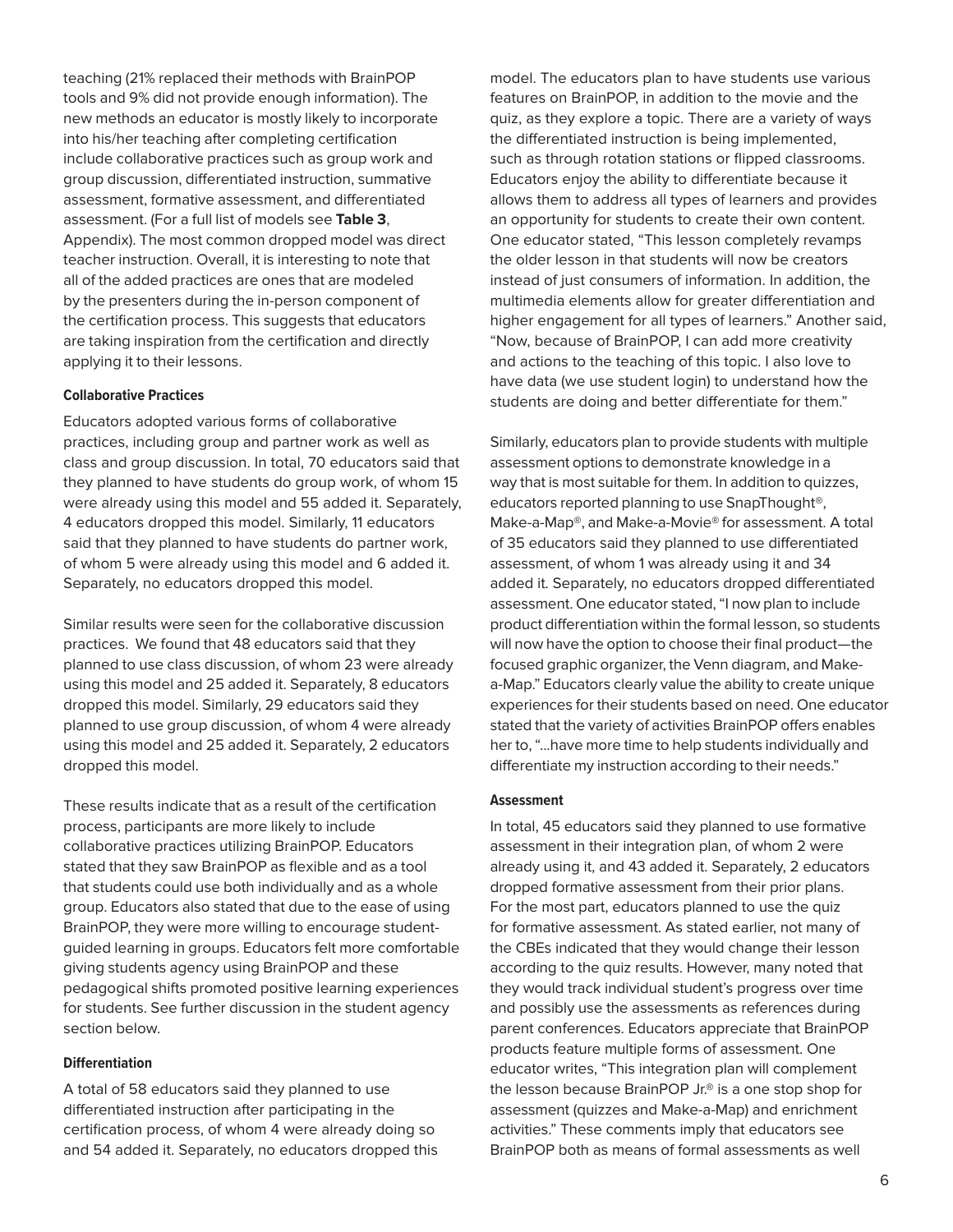as a way to promote excitement about learning, or playful assessment. The educator continues, "I look forward to using Make-a-Map because it includes some but not all keywords and the ability for students to be creative and the additional activities will be great supplements to enrich the learning experience." Another comment, "BrainPOP is so engaging for students that learning doesn't seem like work; it seems like play. And the repetition of instruction students get through playing the games and creating concept maps and movies helps the learning stick."

Additionally, 50 educators reported they planned to use summative assessment, of whom 5 were already using it, and 45 added it. Separately, 3 educators dropped summative assessment from their prior plans. Some educators said they would use the quiz for assessment, while the majority of them would use other tools as a point of assessment. Educators cited Make-a-Map and Makea-Movie in particular as assessment tools. Educators are assigning Make-a-Map and Make-a-Movie at the end of lessons as a culminating activity. One educator writes, "the pre and post assessment will provide important data for future instruction. The Make-a-Map tool will allow students to be creative while thinking through the concepts."

#### **Student Agency**

Educators highlighted the ways in which students- both independently and in groups--can thrive by taking ownership of their learning. Student agency was not one of the models educators discussed as adding or dropping, but rather a point they mentioned in follow up explanations. Educators described how the inclusion of BrainPOP promotes student agency and excitement. One of the most noticeable changes resulting from the integration of BrainPOP is that students experience more ownership of their learning. One educator states, "They will learn how to use their Chromebooks™ in a different fashion (technology lesson in itself) and be able to be the teacher using their creation. I think I could pass that responsibility more and feel that my students are capable if given the right resources to be the teacher."

Educators predict that with BrainPOP, students will be more engaged because they are creating their own work which they can refer back to, and that that they will be better able to demonstrate knowledge. Educators note that they are excited for their students to have artifacts that they created on their own and can be proud of. One educator writes, "I think adding the Make-a-Movie will excite the students and motivate them to dig a little deeper and master the material while having fun." Another educator adds, "Allowing them to interact with the content instead of just being a static receiver of knowledge will hopefully bring quicker understanding of this topic."

Educators note that students will be able to come up with their own questions and answer them using the tools BrainPOP provides. Not only do students create and share with their classmates, but some educators noted having a buddy system in place in which students teach younger students. The ability to go back and edit work based on feedback from a younger buddy or peer is an additional empowering experience. Educators feel that giving students more options for learning and assessment will ultimately allow for deeper learning and mastery of a topic. As one educator noted, "using BrainPop's resources in conjunction with [other] resources...will make these lessons more engaging because they are using their knowledge to create something new rather than just regurgitating the information they have been fed." Another educator notes, "Since this is meant to be a review for students at the beginning of the year, using this plan allows students to work through parts of speech at their own pace and self monitor their understanding/learning."

Many educators stated that they liked that BrainPOP allowed for students to work at their own pace. One educator wrote, "This will also allow for more individual application of knowledge and interest. Students will be able to work at their own pace, have an opportunity to review all they have learnt from home... and will empower students to be responsible for their own learning." Another educator wrote, "In the past, this information has been presented to students in a mostly "lecture" type lesson. Giving students the opportunity to use more of their senses (viewing the video) and collaborating with others to demonstrate their learning allows them to have more success."

#### **A Note about Student Reflection**

Many educators made reference to how BrainPOP encouraged and enabled student reflection throughout the learning process. Student reflection was not one of the models educators discussed as adding/dropping, but rather something educators mentioned in their follow up explanation.

As part of the certification process, instructors model how to watch BrainPOP movies in an active way that keeps students engaged, such as using pause points to discuss concepts during the movie. As a result, educators are planning to use these strategies, often pairing pause points with an accompanying worksheet. When a teacher has students passively watch a movie through without pausing, they often have them watch it again in a more active way, such as pairing it with an engaging activity, such as online research. One educator writes, "The students will be able to use technology as a tool for expressing such a complicated topic. They will be able to go back and review the material as well as search for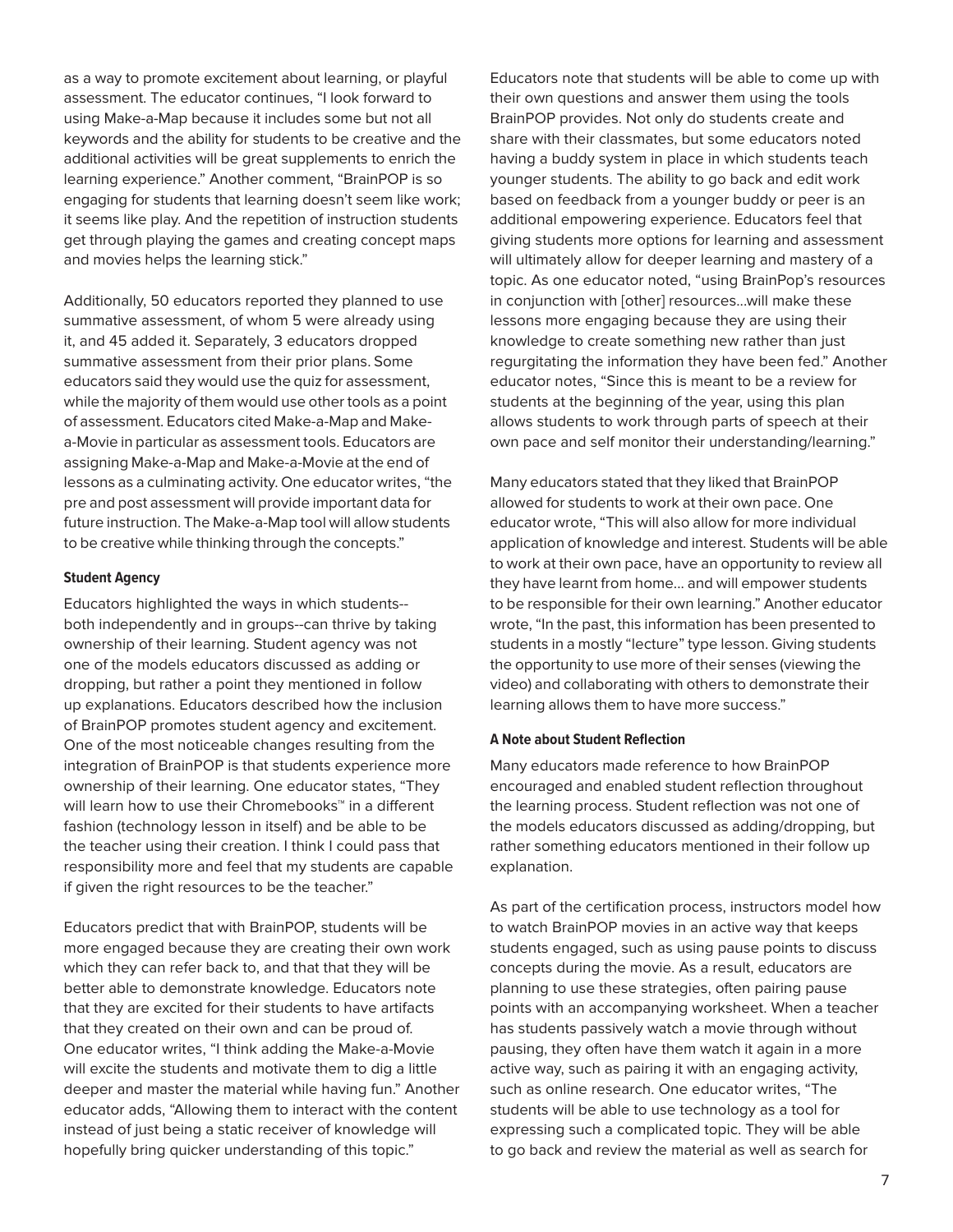supplemental materials to help them complete the desired results." Our creation tools allows for multiple ways that students can demonstrate knowledge across a variety of mediums. Additionally, these creative tools are often paired with some kind of reflective piece. This may be an additional assignment or something they need to include in their maps/movies.

Reflective practices are featured throughout BrainPOP. Students often use SnapThought, a reflective note-taking tool, when playing a game. SnapThought enables students to share what they learn with a peer. One educator states, "they [the students] also have to explain their thinking using the SnapThought tool. The way this tool is integrated into the game makes students more likely to reflect on their learning because they aren't having to stop playing to reflect." Artifacts such as the movies and concepts maps are often shared with a classmate or presented in a group share out, such as a gallery walk. As our tool is supplemental, educators often pair our resources with others which creates a dynamic experience as well as further points of reflection. Additionally, all of our individual activities tie together to increase learning and educators are noting this. They are often integrating multiple features into their lessons with which students can draw connections across mediums.

#### **What Methods are Educators Letting Go?**

Overall, educators are letting go of the following methods: direct teacher instruction ( 24 ) and research ( 13 ). Teacher instruction described a more explicit and traditional form of instruction in which educators lecture to the students for a majority of the class period before assigning work. One educator writes, "I have found that I am often a 'talking' head at the front of the room. Incorporating BrainPOP will allow the students to express what they have learned in a whole new way." Research relied on traditional research methods, i.e. utilizing textbooks for information or spending an entire class on Google search engine. Furthermore, many educators stated that they were moving away from using the textbook and/or relying on it less for class instruction. One educator noted, "I believe that the textbook is basic and love that BrainPOP will now take my unit to the next level incorporating videos, games, and assessments. I use the videos as a flipped classroom, assigning them as homework and then springboarding our class discussion the next day from what they learned from the video." These results indicate that educators are moving toward more dynamic lessons in which students discuss topics and are more in charge of their own learning. Whether the reason is that the needed content is in one place or because BrainPOP is easy to implement, educators explicitly state that BrainPOP enables them to teach in new ways.

# **methods**

## **Part 1 Methodology**

To identify how use of BrainPOP changed after the certification process, we examined the login data (i.e., number of student logins) from October 2013 (launch of MBP) through February 2016. We used a Baysian approach to estimate the causal effect of having participated in the certification process (which was treated as a designed intervention to improve student monthly logins), comparing the school with a CBE to other schools in that school's district that did not have a CBE. Our approach is to estimate the causal effect of a designed intervention (i.e., certification process) on a time series (student monthly login). The model constructed predicts the counterfactual, i.e., how the student login would have changed after the intervention if the intervention had never occurred. From this, we can test the actual CBE school login numbers and see how they differ from the time series. If they do differ and in an upwards trajectory, we can conclude that the certification process was effective. The model was implemented in R using the CausalImpact package. CBEs who went through certification between the start of the program in the summer of 2014 through the end of the 2015 calendar year were included in the analysis.

## **Part 2 Methodology**

We focused the analysis on one of the artifacts that educators were required to produce as part of their certification process. This artifact known as the "integration plan" required the educator to describe how they were going to integrate BrainPOP into a lesson, and to also describe how this BrainPOP integrated lesson plan differed from the way that they previously taught this topic. See a sample integration plan template in **Figure 2** below.

For the purpose of this research, some responses were excluded from the analysis. First, we wanted to ensure an equal spread across CBE certifications. We analyzed all certification processes that occurred between June 2016 and May 2017. While most certification processes had less than 20 CBEs complete the training, the conference training settings could result in over 100 CBEs. To ensure that the results were not overly biased towards the conference setting, we sub-selected 20 CBEs at random from such certification processes. We also excluded certification processes that resulted in less than 5 CBEs. Thus all included certification processes had a somewhat equivalent weight to each other in the analysis. This method left us with 206 CBEs from 17 certification processes.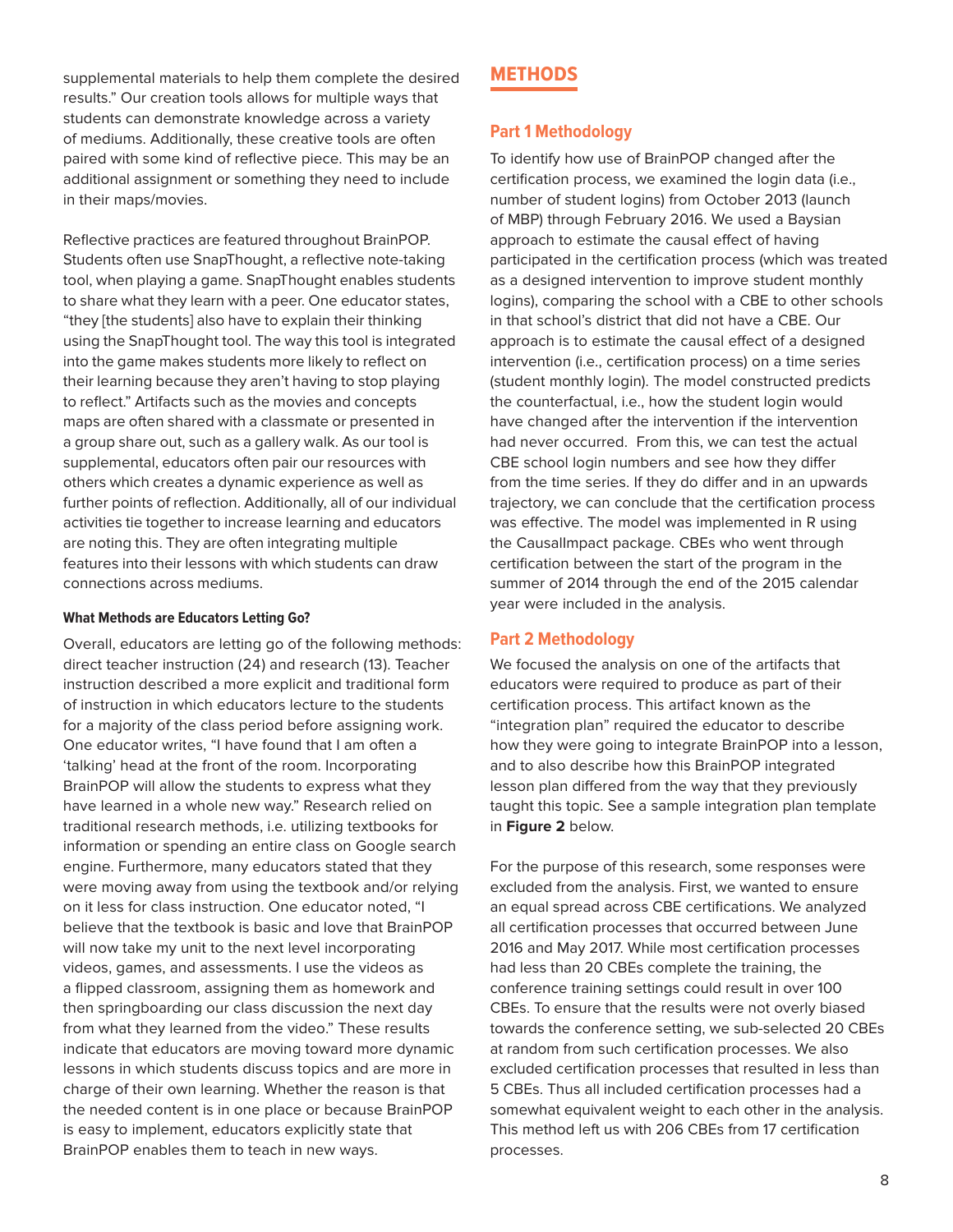**Figure 2.** A sample integration plan template. Responses to the final two questions were coded for this analysis



Second, we excluded reports in which educators intended to run their own professional development at their schools/teach other educators. These educator coaches were excluded because our rating criteria did not apply to their goals for our certification process. When educators submitted integration plans to provide training for others in their school, they did not discuss what styles they were incorporating or dismissing. Rather, they explained how they planned to conduct the training and discussed challenges they foresaw. Many educators had never taught other educators or had not trained others in using BrainPOP previously. Given the unique nature of these kinds of reports, they were excluded from analysis. It is interesting to note that many educators drew inspiration from the certification process as reflected in their integration plans. After excluding educator coaches, the remaining number of reports dropped from 206 to 180, which included 152 educators

who completed certification that included an in-person component and 28 who completed an online-only certification process.

The focus of this study were on offline and online integration plans. Thematic Analysis was utilized to create an inductive codebook. Researchers read through 20 responses each and decided on which pedagogical models to include. After this meeting, one researcher continued and coded the rest of the responses. Following the initial analysis, the models where once again grouped together (where possible) to create pedagogical themes. Only those groupings that had instances above 5 were included in this report. Each integration plan was read and assessed for pedagogical models. Educators either explicitly stated a style or it was inferred based on how they described their integration plan.